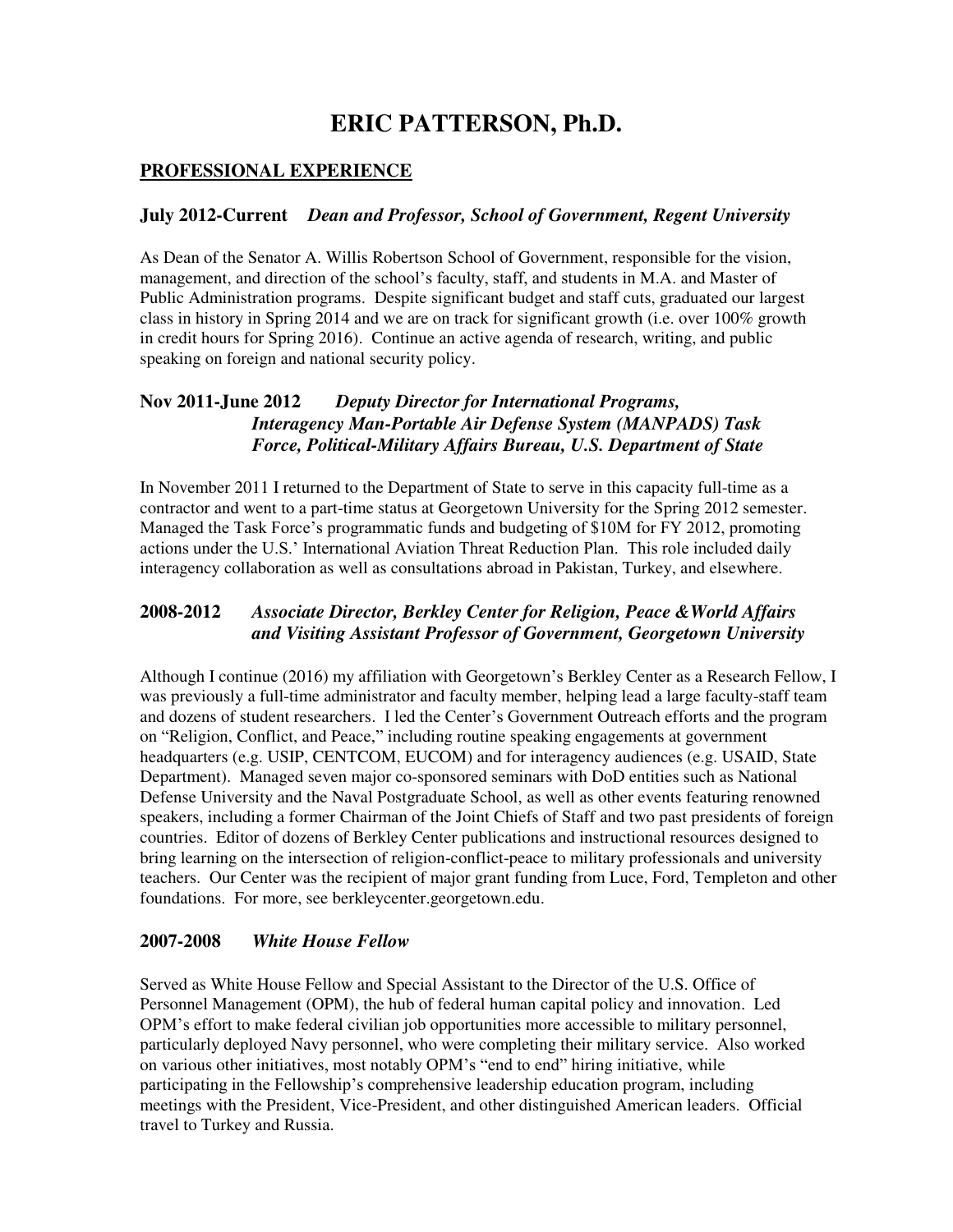### **2005-2007** *William C. Foster Fellow Visiting Scholar, U.S. Department of State*

While on two-year leave of absence from Vanguard University, worked in the Department of State's Bureau of Political-Military Affairs' Office of Weapons Removal and Abatement (PM/WRA). Worked on, and later led, interagency drafting team of a supporting plan for President Bush's *National Strategy for Aviation Security*, which stood up the Interagency MANPADS Task Force in 2007. Managed over five million dollars of programming for Afghanistan and several African countries and represented the U.S. government in Central Asia and a half-dozen African capitals while administering these programs. Provided content and advice highlighting this work and explaining key U.S. policy issues on weapons proliferation, landmines, and related security issues for a variety of products, from press releases to Op-Eds and speeches by senior officials. Worked in an inter-agency setting directly with U.S. ambassadors and colleagues from the Defense Department, National Security Council, and other agencies and visited military and government sites in Afghanistan, Pakistan, Kenya, Burundi, Angola, Congo, Uganda and elsewhere.

### **2002-2007** *Assistant-Associate Professor of Political Science and Coordinator for Institutional Research, Vanguard University*

Vanguard University (VU) is a Christian liberal arts university located in Costa Mesa, California and recently ranked #5 in its class by *U.S. News and World Report*. I was notified of promotion to Associate Professor in Spring 2007. Also worked for two years as part-time University Coordinator for Institutional Research (e.g. assessing learning outcomes data, developing data to inform accreditation documents) and member of the University Accreditation Committee. Taught courses on U.S. foreign policy, comparative politics, and international politics.

## **MILITARY EXPERIENCE**

#### **Current** *Commander, ANG Band of the Southwest (531st Air Force Band)*

As commander and the only officer in the Air National Guard Band of the Southwest (Texas Air National Guard), I have primary responsibility for strategic planning, artistic integrity, finances, and the unit's 40 enlisted personnel in a multi-state area of responsibility. As a member of the USAF Public Affairs community, I am trained and involved in the nuanced deployment of Defense Department messages and strategic communications and routinely sit in on command staff meetings at the Wing level. Performed in major venues and for top leaders, from the Rose Parade to the televised American Veterans Awards, to the opening of the George W. Bush Library in 2013 (all five living U.S. presidents were in attendance). Deployed to Iraq, Kuwait, Qatar, Afghanistan, and Kyrgyzstan in 2011. Military awards include the Meritorious Service Medal, Air Force Commendation Medal, Air Force Achievement Medal, and others. In December 2011 I left a band in the California ANG after more than a decade and assumed command of this organization in Ft. Worth, Texas.

#### **PROFESSIONAL MEMBERSHIPS**

International Institute of Strategic Studies, Council on Foreign Relations (term member through June 2013), American Political Science Association, International Political Science Association, International Studies Association, Christians in Political Science. Project Consultant for the Chicago Council on Global Affairs Task Force on Religion and U.S. Foreign Policy (2008-2010) that published *Engaging Religious Communities Abroad*.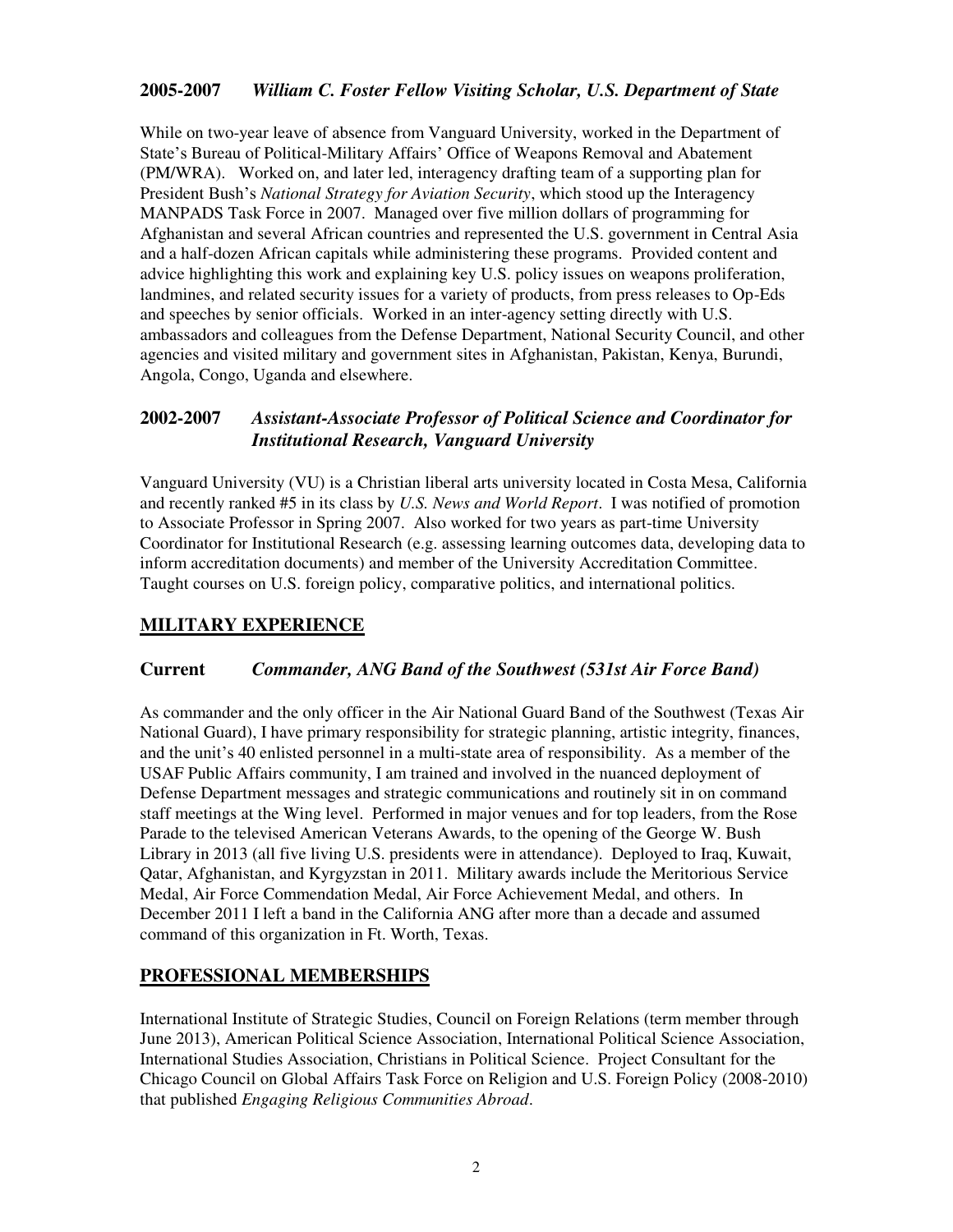## **BOARDS**

Member of the Board, Institute for Religion and Democracy. Member of the Board, Hardwired (religious freedom advocacy). Contributing Editor, *Providence: A Journal of Christianity and U.S. Foreign Policy.* Member of the editorial board of *Politics, Religions & Ideology*.

## **EDUCATION**

| Graduate, USAF Air Command and Staff College (non-residence)                 |
|------------------------------------------------------------------------------|
| Graduate, USAF Squadron Officer School (non-residence)                       |
| Ph.D., Political Science, University of California, Santa Barbara            |
| Fields: International Relations, Comparative Politics, Religion and Politics |
| Graduate, Academy of Military Science (ANG/USAFR)                            |
| MSc(Econ), University of Wales, Aberystwyth, U.K.                            |
| Major: International Politics                                                |
| B.A., B.Ed., Evangel University, Springfield, Missouri                       |
| Majors: Biblical Studies, Music Education                                    |
|                                                                              |

## **SELECT HONORS**

2010 American Swiss Foundation Young Leader

2010 Next Generation Fellow, The American Assembly

2008 United States Air Force Fellow (as White House Fellow)

2007 Outstanding Young Alumnus, Evangel University

2007-2008 White House Fellow

2005-2007 William C. Foster Fellow, U.S. Department of State

1998 Golden Apple Teaching Award (Teacher of the Year), Fallbrook High School

1994-1995 Rotary International Ambassadorial Scholar

## **SELECT PUBLICATIONS**

#### **Books**

- *Philosophers and War: An Introduction.* Co-edited with Tim Demy & Jeff Shaw (Stone Tower Books, forthcoming 2017)
- *The Reagan Manifesto: "A Time for Choosing and its Influence*. Co-edited with Jeffry Morrison (Palgrave-Macmillan, 2017)
- *Ashgate Companion on Military Ethics*. Co-edited with James Turner Johnson (Ashgate, 2015).
- *Military Chaplains in Afghanistan, Iraq, and Beyond* (sole editor, Rowman & Littlefield, 2014).
- *Ethics Beyond War's End* (sole editor, Georgetown University Press, 2012).
- *Ending Wars Well: Just War Theory in Post-Conflict* (Yale University Press, 2012).
- *Politics in a Religious World: Building a Religiously Informed US Foreign Policy* (Continuum, 2011).
- *Debating the War of Ideas*. Co-edited with LtCol John Gallagher (Palgrave-Macmillan, 2009).
- *Christianity and Power Politics Today: Christian Realism and Contemporary Political Dilemmas* (sole editor, Palgrave-Macmillan, 2008).
- *Just War Thinking: Morality & Pragmatism in the Struggle Against 21st Century Conflicts* (Lexington Books, 2007).
- *The Future of Pentecostalism in the U.S.* Co-edited with Edmund Rybarczyk. (Lexington Books, 2007).
- *Latin America's New-Reformation: Religion's Influence on Politics* (Routledge, 2005).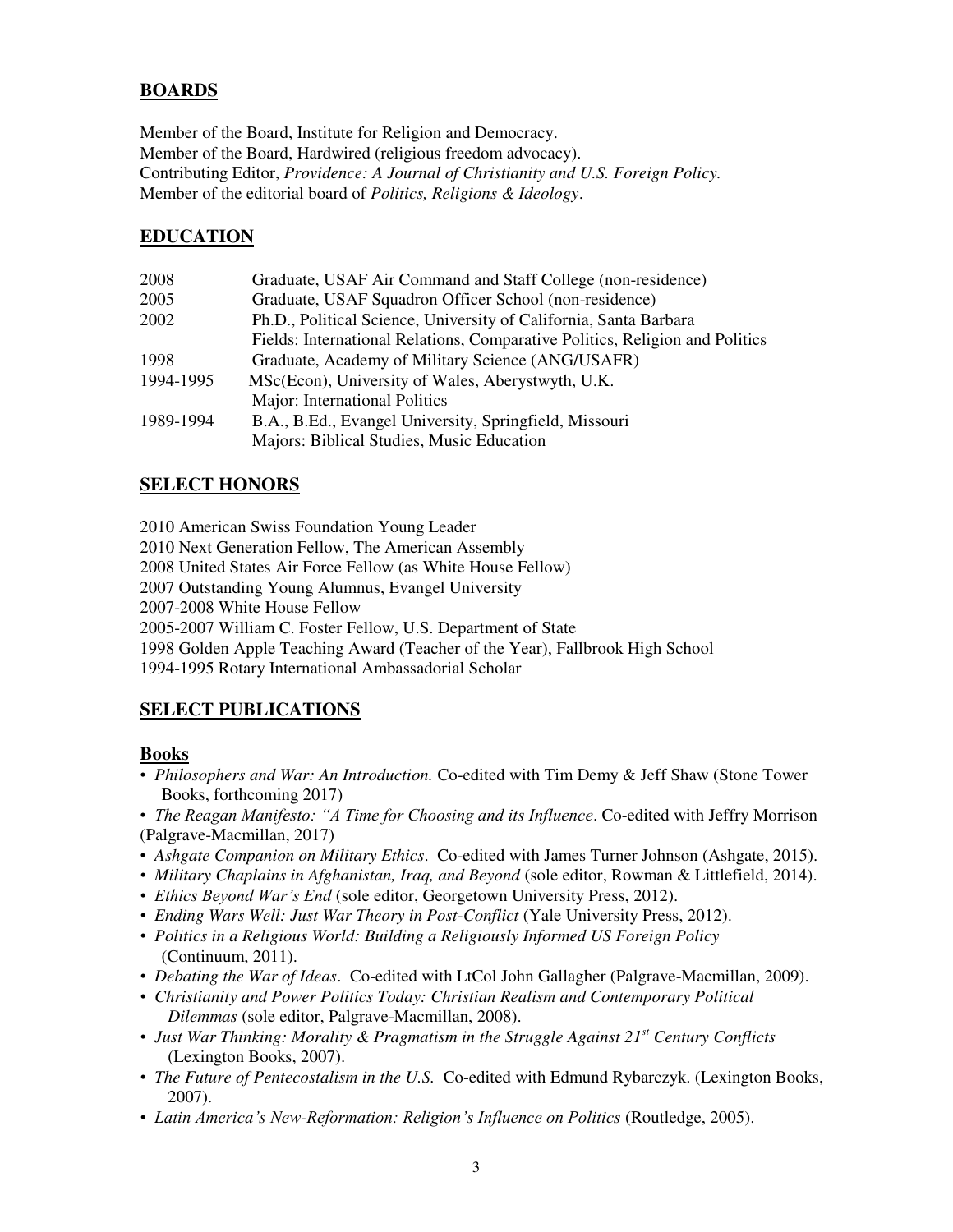• *The Christian Realists: Reassessing the Contribution of Niebuhr and His Contemporaries* (sole editor, University Press of America, 2004).

## **Select Articles/Chapters (generally not including chapters in my edited volumes)**

- "The Enduring Value of Christian Realism" in *Philosophia Reformata* vol. 10 (2015).
- "A Necessary Resource: Chaplains, Advisement, and Religious Leader Engagement" in *Chaplains Corps Journal* (2015).
- "First Steps Toward a Pentecostal Political Theology: Augustine and the Latin American Context" in *Renewal across the Americas*, Néstor Medina and Sammy Alfaro, eds. (New York: Palgrave MacMillan, forthcoming 2015).
- "Drones and Just War Theory." Short essay for e-IR online forum. With Rushad Thomas.
- "The Declaration of the United Colonies: America's First Just War Statement" to be published in a special edition of *Journal of Military Ethics* (2015). With Nathan Gill.
- "Just War Theory: Christian Thinking on Justice and Security" in David Gushee, ed., *Evangelical Peacebuilding* (Eugene, OR: Wipf and Stock, 2013).
- "The Transfer/Surplus Paradox: The Case of Bandaria" in *DISAM Journal of International Security Cooperation Management* (Summer, 2012).
- "What They Say and Do: Religious Freedom as a National Security Lens" in *Review of Faith and International Affairs* vol. 11, no. 1 (Spring 2013).
- "Supranational Authority and the Use of Force," *Survival* vol. 53, no. 6 (2011). With Ilan Cooper.
- "Religion in the Military: Promising Themes, Future Approaches" in Ron Hassner, ed., *Religion in the Military* (Cambridge University Press, 2013).
- "Understanding the Nexus of Religion, Conflict and Peace" in Pauletta Otis and Dennis Hoover, eds., *Handbook of Religion and Security* (London: Routledge, 2012).
- "Obama and Sustainable Democracy Promotion" in *International Studies Perspectives* vol. 13, no. 1 (Winter 2011-2012).
- "Increasing the effectiveness of religious freedom advocacy: a perspective from the U.S.," *International Journal of Religious Freedom*, vol. 3, no. 2 (2011).
- "Sustainable Democracy Promotion: What Obama Could Learn from Bush," *Democracy and Society*, vol. 8, no. 1 (January 2011).
- "Shared Goals, Shared Language: Just War, Humanitarians, and the Military," *Journal of Human Security* (Fall 2010)*.*
- "South Sudan Independence: International Contingency Planning and Just War Theory" in *International Journal of Applied Philosophy* (Fall 2010). With John Lango.
- "Bury the Bloody Hatchet: Secularism, Islam, and Reconciliation in Afghanistan" in *Journal of Interreligious Dialogue* (Fall 2010).
- "Ethics and US AF-PAK Policy: Order, Justice, and Conciliation" in *International Journal of Applied Philosophy* (Spring 2010).
- "Why Kosovo Doesn't Matter-And How it Should," in *International Politics* (January 2010)*.* With Roger C. Mason.
- "The Freedom Agenda as Foreign Policy: Lessons for the New Administration," in *Foreign Policy Journal* (May 2009). With Jonathan Amaral.
- "Liberalism's Religion Problem: The Promise of Realism in a Religious World" in Jodok Troy, ed., *Religion in the Realist Tradition of International Relations* (Routledge Series on Religion and Politics, 2011).
- "Just War Theory and Explosive Remnants of War," in *Journal of Mine Action and ERA*, vol. 13, no 1 (Spring 2009).
- "Presidential Leadership and Democracy Promotion," in *Public Integrity* (Summer 2009). With Jonathan Amaral.
- "Outlaws and Barbarians: The Bush Administration's Revolution in Sovereignty" in Journal *of Diplomacy and International Affairs* (Spring 2006). With Kendra Puryear.